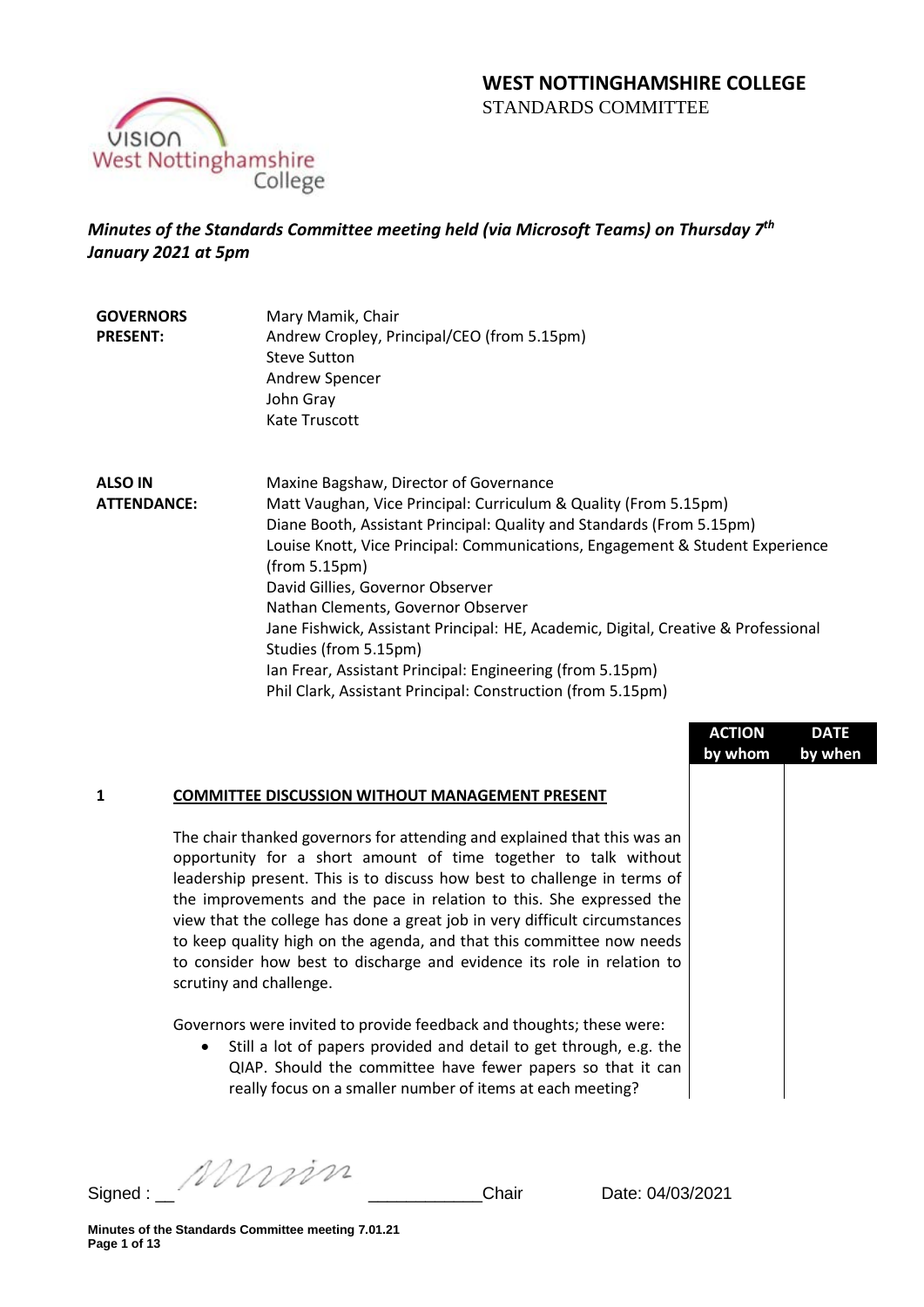- Would really like to focus on the curriculum strategy and there may need to be time spent on this, either within scheduled meetings or outside of the meeting structure.
- Could consider a particular area of focus for each committee member.
- Reports and staff presentations could have a sharper focus.
- Information items should provide the background which then enables the committee to question and challenge.
- On occasions, the committee has not managed to 'get through all the stuff'.
- Possibility to change the structure to get more out of governor contributions.
- Need to be aware that we will have to demonstrate to Ofsted questioning and challenge and holding leaders to account.
- An opportunity to develop 'special interest sessions' if appropriate.

It was agreed to work on the structure of the agenda to allow a greater focus on three or four key items each meeting.

(Staff joined the meeting at 5.15pm)

## **2 DECLARATIONS OF INTEREST**

The chair reminded everyone present to declare any interests that they may have on matters to be discussed. No specific declarations were made and standing declarations were noted.

### **3 WELCOME, INTRODUCTIONS AND APOLOGIES FOR ABSENCE**

Apologies for absence were received from Spencer Moore. The director of governance advised of the resignation received from committee cooptee Andrea Morrisey. Round-table introductions were made.

# **4 MINUTES OF THE MEETING HELD ON 6TH NOVEMBER 2020**

The minutes were reviewed and it was agreed that they were an accurate record of discussions.

AGREED: to approve the minutes of the meeting held on  $6<sup>th</sup>$  November 2020.

There were no matters arising.

# **5 ACTION PROGRESS REPORT**

The committee were happy to note the content of the update provided.

Signed : \_\_ \_\_\_\_\_\_\_\_\_\_\_\_Chair Date: 04/03/2021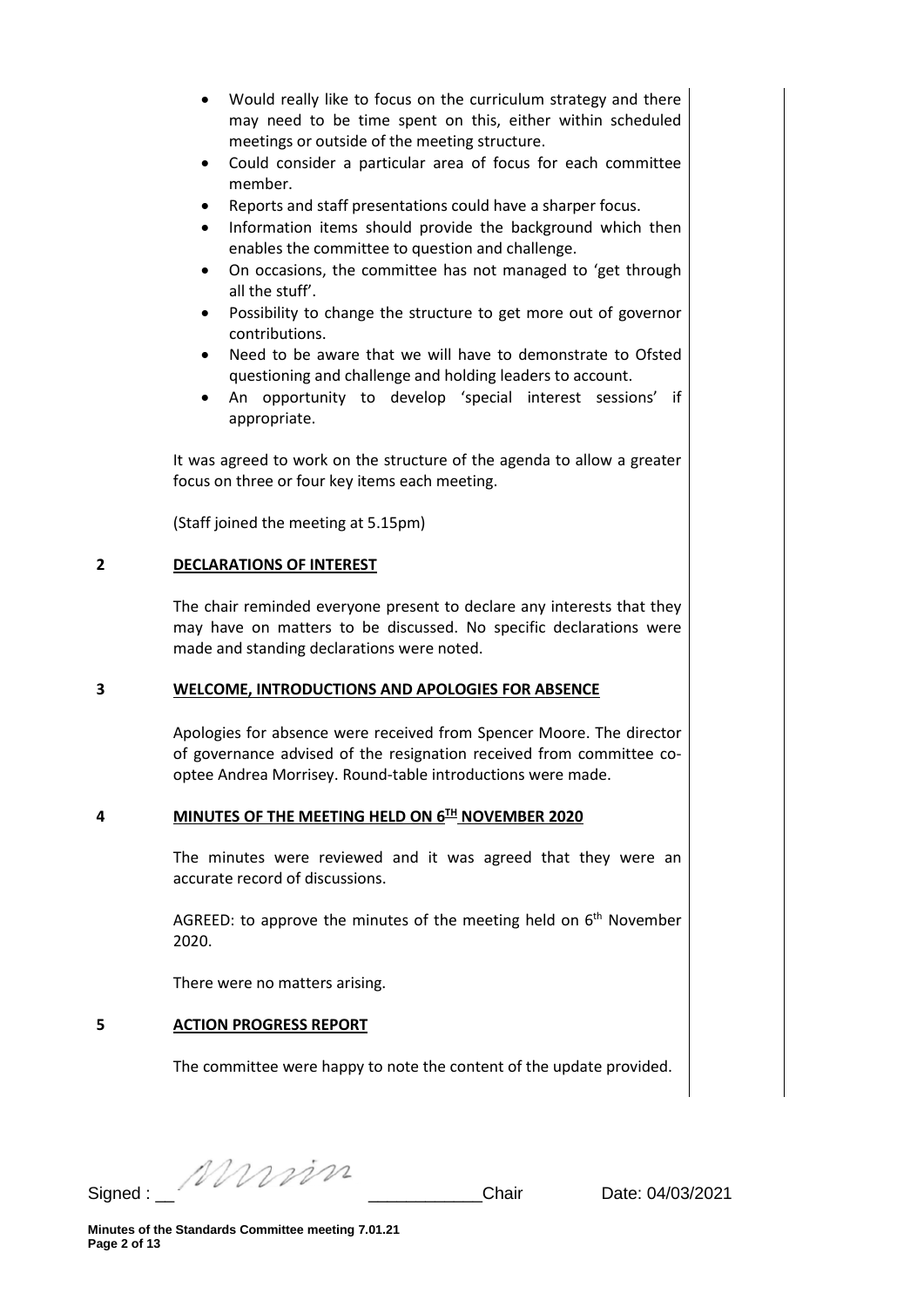#### **6 FEEDBACK FROM THE OFSTED VISIT AND ANY ACTIONS TO ADDRESS**

Governors were provided with a copy of the letter received from Ofsted and key matters noted were:

- The college's blended/online learning offer was a real focus, including online safety.
- No judgements were made.
- They noted some real positives, including the rise in digital skills.
- Safeguarding arrangements remain effective.
- A full timetable in place to March 2020 and then the college was able to switch to online activity really quickly and this was acknowledged.
- The college was able to teach throughout the summer and they observed that this was not very common and was therefore something to be proud of.
- The college ensured students remained safe and were really supported by the student welfare team.

In general discussion, he confirmed that the entire visit was undertaken online and therefore it was not as rigorous as a full inspection; however, it did show the college's strengths. All agreed that it was really satisfying to receive external ratification and that it provides an opportunity to log the cultural changes which have occurred over the last 18 months.

AGREED: to note the content of the update provided.

#### **7 ANNUAL KPIS**

It was confirmed that there are two KPIs to consider at this meeting; these are:

- Percentage of final year level 3 students progressing on to level 4, 5, or 6
- Destinations of leavers.

In relation to the first KPI, it was confirmed that the target set had been exceeded and that the next step is to build on this for the future. It was agreed that this KPI would be adjudged to be green on the balanced scorecard.

In relation to leavers' destinations, this was described as a wider issue than moving to level 4+ provision. 65% of study programme leavers progressed to full-time employment, apprenticeships, or higher learning (including university). This is despite COVID, which is a real positive, and it was described as a 'game changer' under the EIF expectations.

The committee were advised that data in relation to actual destinations has now been received following a huge effort by the college, and the 'unknowns' are now down to 8.2%. Those considered to have a negative

Signed : \_\_ \_\_\_\_\_\_\_\_\_\_\_\_Chair Date: 04/03/2021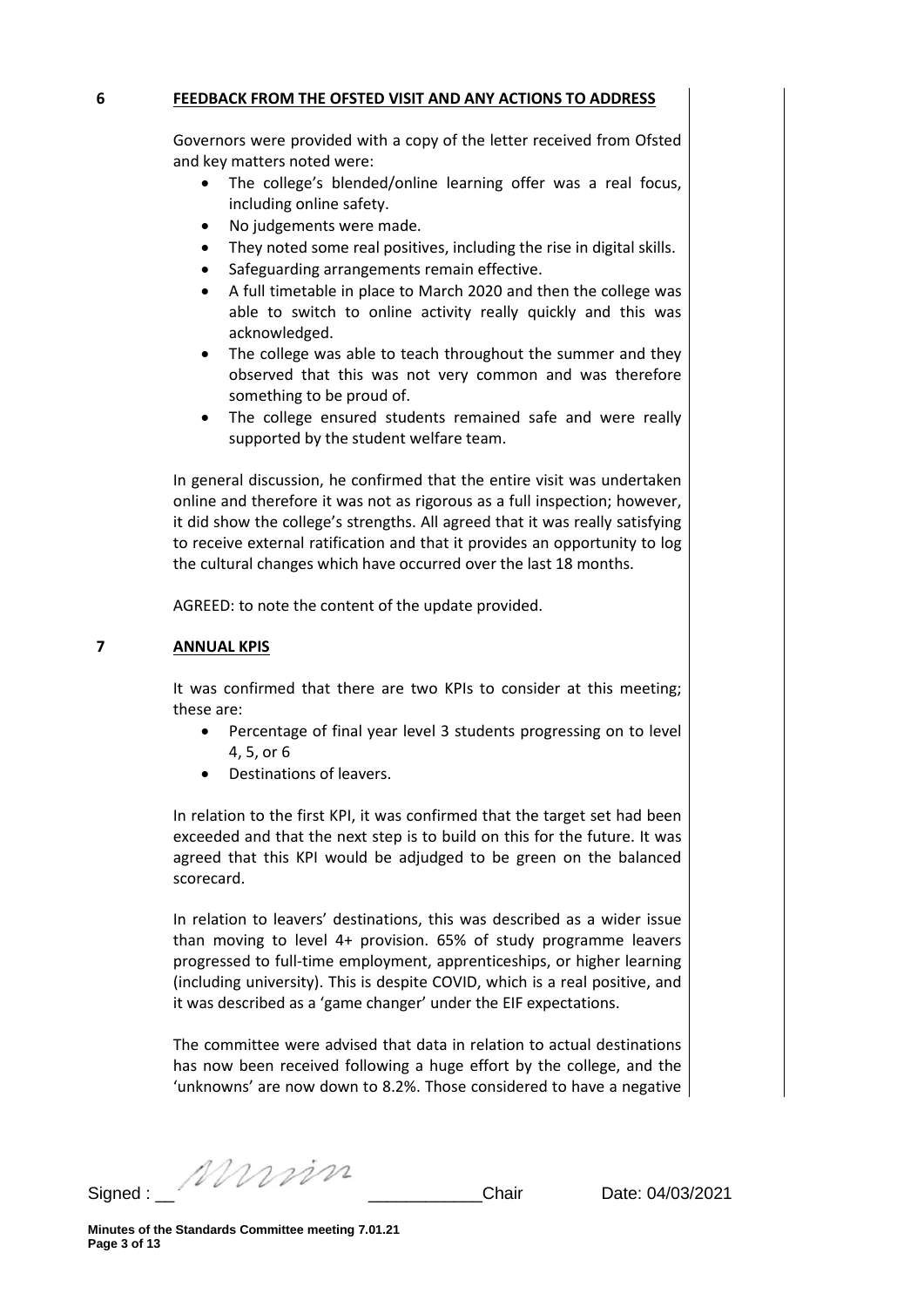destination include having a child, NEET, and/or going into custody. This figure is 7% and adds to the total of 16% where it is not a positive destination. 84% is positive, which is really strong given COVID.

The committee were advised that the college needs to do better with A Levels, with only 67% going in to HE. There is a need to increase this even though some will have gone into apprenticeships or work.

- **CH** A challenge from the committee was to receive last year's figures so that trends can be considered, and this also allows analysis of the impact of actions taken in the last QIP. For the next meeting, it was agreed to provide a three-year trend for study programme learners.
- **Q** A question from one member of the committee was whether or not the college is recording the relevant/related destinations within the positives. It was confirmed that the college does and that 10.1% moved to related employment and 9% moved to employment that was not linked to course of study.
- **Q CH** When discussing level 4 progression, the committee asked whether the college has the curriculum progression opportunities in place. They challenged in terms of strategy consideration and ensuring appropriate stepping stones.

As an overview, it was acknowledged that, whilst there is more to do, some aspects will be COVID-related, for example hospitality, hair & beauty, etc. All agreed that it is possible to improve upon the meaningful destinations; however, it was agreed that some courses may not particularly lead to a job and instead are part and parcel of the supply chain.

**Q** In terms of A Levels, the committee asked whether there were any particular positive or negative curriculum areas. The committee were advised that, in sciences, there were a large number who did not progress. In providing context, it was explained that 59% of the chemistry cohort came in below target grades and didn't move the distance that they were capable of, which will have impacted upon destinations. The committee were also advised that, in maths, 70% did not meet target. The position was okay in relation to physics, biology, and psychology. The committee were given assurance that the college is aware of areas requiring improvement and will respond and act accordingly.

> The committee were advised that 18% went on to Russell Group universities. It was acknowledged that this could be improved but that there are many variables, including affordability and willingness to take out loans. Over 80 HE institutions were accessed, which is a good spread geographically.

Signed : \_\_ \_\_\_\_\_\_\_\_\_\_\_\_Chair Date: 04/03/2021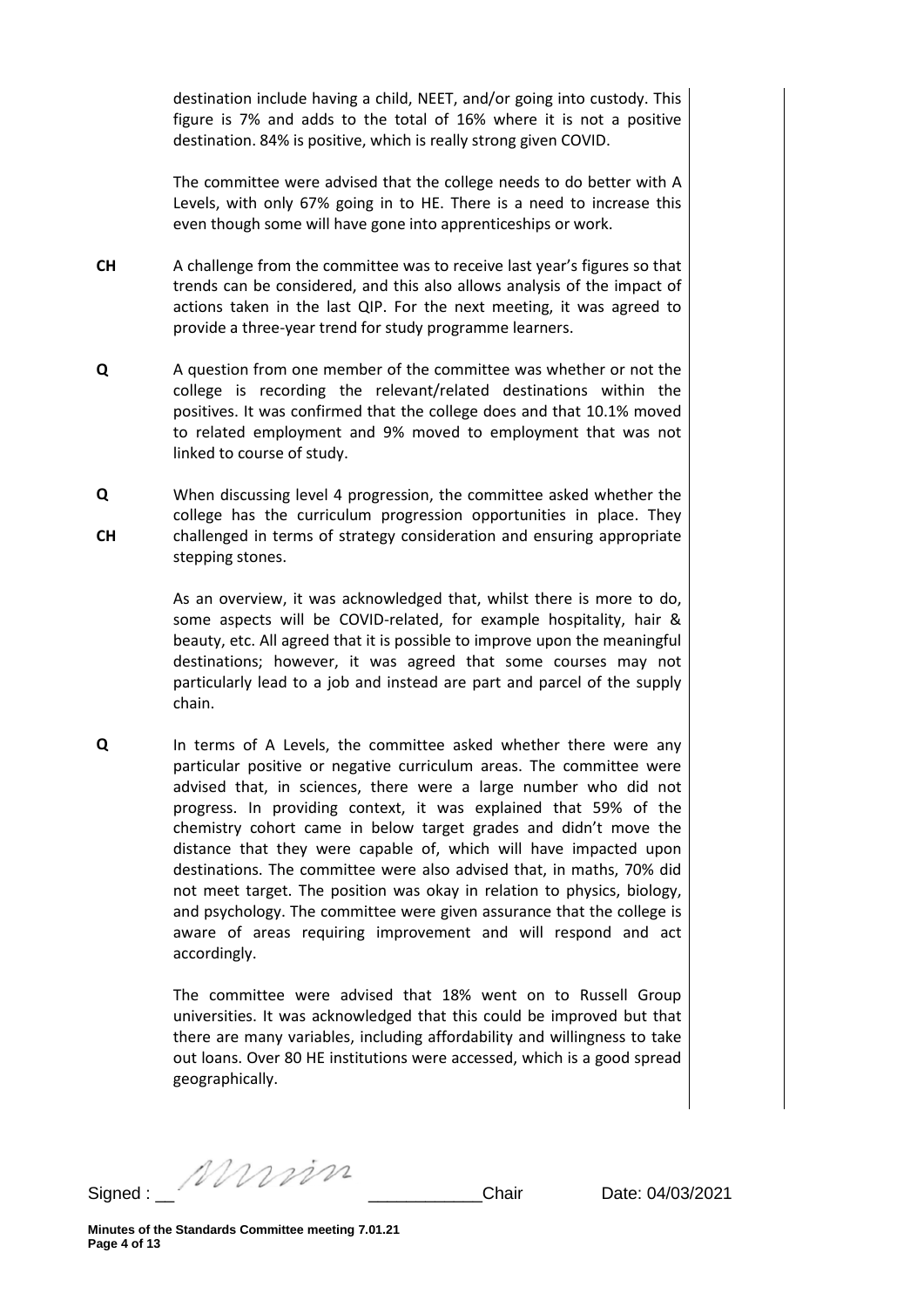The committee were advised that the college is actively in dialogue with NTU to better align the curriculum offer. There are focus groups in place, and they intend to speak to staff and students. This will inform their decisions on what provision should be or is desired on the doorstep. The college is looking at joint marketing and promotion with NTU, and this should see an increase in a number of students progressing to HE.

**CH** A challenge from the committee was that progression is a real marketing opportunity, e.g. a five-year education opportunity plan.

AGREED: to note the content of the update provided.

#### **8 BALANCED SCORECARD ITEMS**

**CH** A challenge from the committee was for presenters to focus on the areas that have had the impact on learners.

> The committee's attention was drawn to section 3, which details the progress made with technology-enhanced learning. Key matters noted were:

- The information provided is based upon blended rather than fully online learning.
- Some really comprehensive CPD is taking place.
- A new teaching and learning coach starts on Monday, who has extensive online learning experience and will have a positive impact.
- Intention is to sample online learning; any findings will be linked to the QIAP.

The committee were advised that a range of deep dives have been undertaken and more are planned, and it was confirmed that online provision will be a focus during these.

In 2020/21, the college does not have as much 'evidence' for students as there is far less onsite activity and, as a consequence, the college has to make online learning an imperative. Maths and English February mocks now can't take place and, instead, students will be asked to complete 10 set pieces which will be timed and uploaded, and this will inform the grade assessments.

The committee were advised that it is likely to be a very busy summer in terms of adaptive assessments and practicals.

**Q** One member of the committee asked how the need to continually flex is impacting upon the seven steps strategy. He advised that the college really moved on in terms of confidence and provision of online resources between March and June 2020 – examples given were staff in the motor vehicle department being filmed on site, and the catering teams

Signed : \_\_ \_\_\_\_\_\_\_\_\_\_\_\_Chair Date: 04/03/2021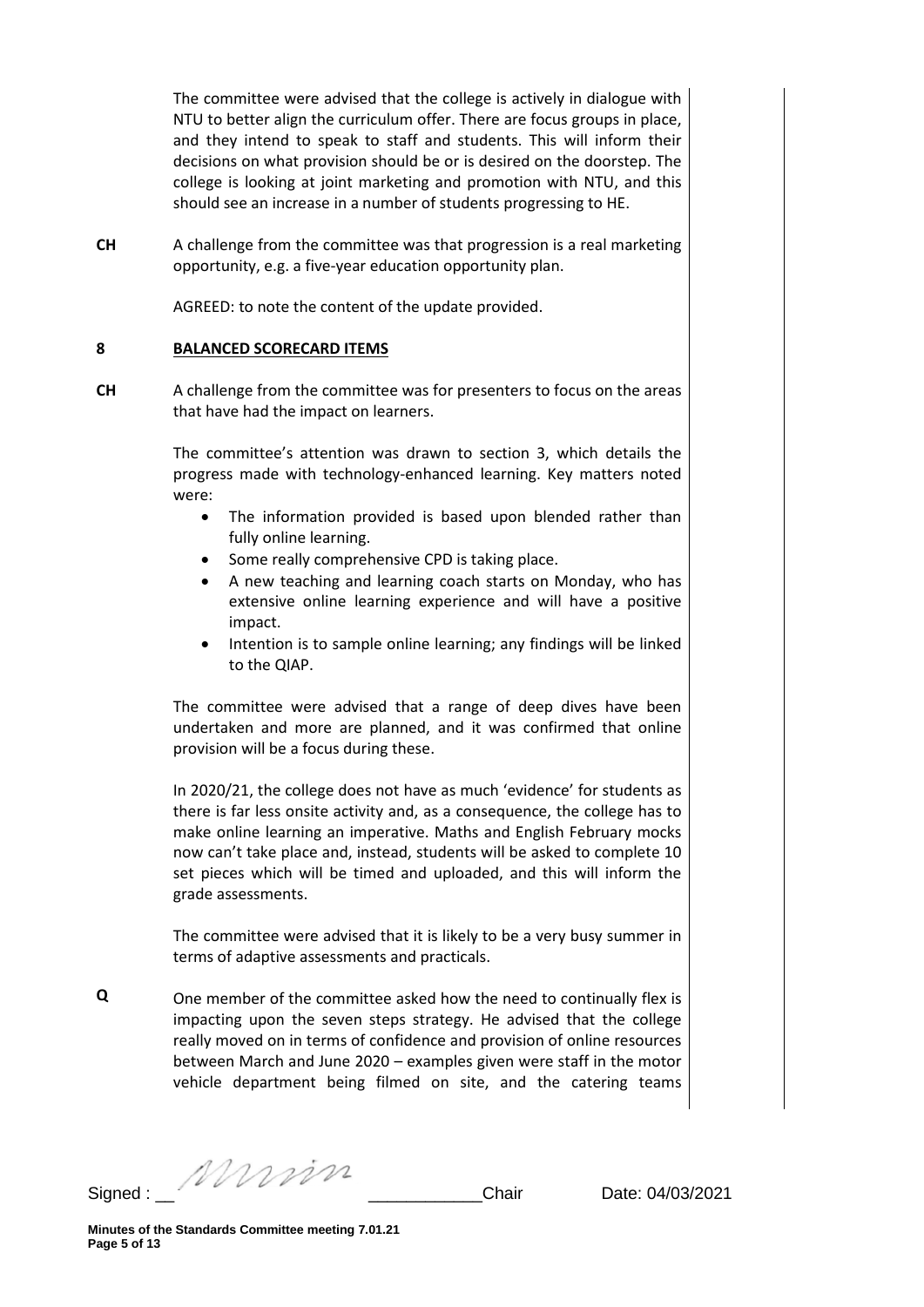| Q         | delivering ingredients at home so that student practicals can be<br>recorded. All agreed that it was important to be as innovative as<br>possible. The joinery department has provided specific activities that can<br>be completed at home. It is all about adapting and ensuring that what is<br>offered is relevant.                                                                                                                                                                                                    |        |           |
|-----------|----------------------------------------------------------------------------------------------------------------------------------------------------------------------------------------------------------------------------------------------------------------------------------------------------------------------------------------------------------------------------------------------------------------------------------------------------------------------------------------------------------------------------|--------|-----------|
| Q         | The committee asked whether there were any gaps in learning that were<br>becoming apparent. Staff expressed the view that the college was ahead<br>of the school sector in terms of device availability and minimising digital<br>poverty. As a consequence there are very few (if any) learners who have<br>lost out. The committee were reminded that vulnerable learners are still<br>coming on to site.                                                                                                                |        |           |
|           | The committee asked whether there is an opportunity for governors to<br>'drop in' and see how online learning is taking place. The vice principal:<br>curriculum and quality confirmed that these opportunities could be<br>provided and indicated that governor involvement is very welcome.<br>Some committee members present confirmed that this had already<br>taken place in relation to the learning companies. The staff governor<br>present indicated that he would have a particular interest in<br>construction. | VP C&Q | Jan. 2021 |
|           | It was agreed that the vice principal: curriculum and quality would speak<br>to staff and identify the most appropriate opportunities to 'drop in', and<br>he confirmed that all feedback would be welcome.<br>AGREED: to note the content of the report and update provided.                                                                                                                                                                                                                                              |        |           |
| 9         | QIAP-2020/21 PROGRESS UPDATE                                                                                                                                                                                                                                                                                                                                                                                                                                                                                               |        |           |
| <b>CH</b> | A challenge from the committee was to focus on the items that are RAG-<br>rated as red.                                                                                                                                                                                                                                                                                                                                                                                                                                    |        |           |
|           | 1) Apprenticeships - assessments and OneFile activity                                                                                                                                                                                                                                                                                                                                                                                                                                                                      |        |           |
|           | Key matters noted were:<br>In terms of assessments, there have been some practical<br>constraints $-$ for example availability/time $-$ in some areas, i.e.<br>distribution organisations.<br>Furlough has also impacted.<br>٠<br>Key areas to improve are electrical, health and social care, and<br>retail.<br>The red RAG-rated areas are not where the college wants to be.                                                                                                                                            |        |           |
| <b>CH</b> | A challenge from the committee was that the position in relation to<br>OneFile is simply not good enough and they indicated that they wanted<br>to see evidence that the reviews are taking place even if there is not as<br>much progress as envisaged. The committee were advised that not all                                                                                                                                                                                                                           |        |           |

Signed : \_\_ \_\_\_\_\_\_\_\_\_\_\_\_Chair Date: 04/03/2021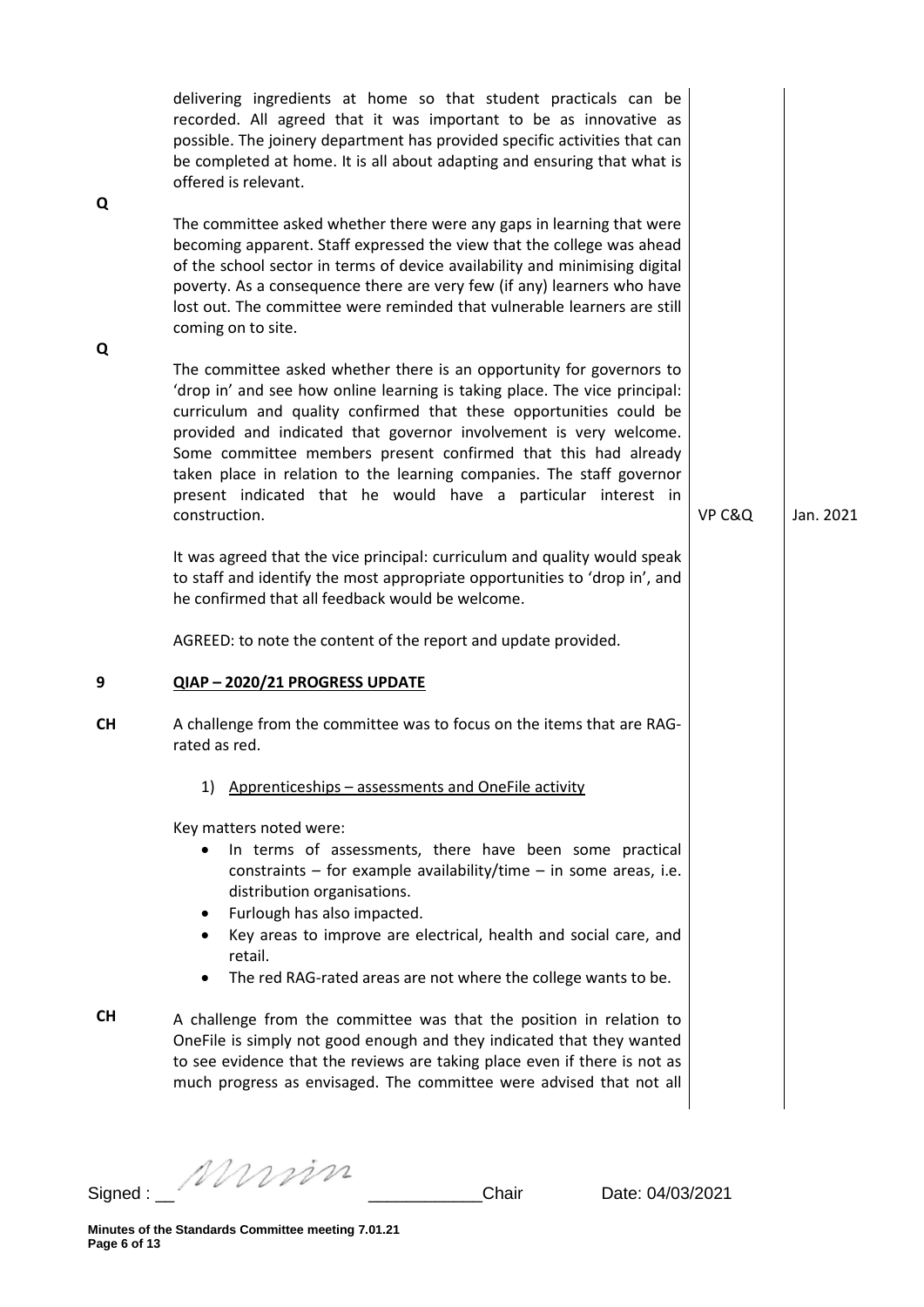specialists are on board with the OneFile processes.

- 189 apprentices have had a review but have not signed to confirm this, and are therefore not counted within the statistics
- **CH** A challenge from the committee was to take away the process and the practical issues and to really understand the pros and cons of OneFile. The committee were advised that the use of OneFile provides rich data to assistant principals, which gives them the tools to manage the specialists. The committee were given assurance that assistant principals really know who they need to focus on.
	- The college has made significant improvements in relation to apprenticeships. There has been a significant change in the data available and, consequently, knowledge. Retention position is around national average.

A challenge from the committee was to ensure that the good progress is sustained and continues. They acknowledged that the college was on a good improvement trajectory and that the pace in relation to this needs to continue.

The committee asked whether it was likely that the RAG-rating would change to amber by the next meeting. The vice principal: curriculum & quality expressed the hope that this would be the case but indicated that, above all, the college must remain self-critical.

2) Maths and English

Key matters noted were:

- In relation to English, position is moving to a strong 3/weak 2.
- In maths, the college has struggled to recruit high quality staff.
- Students have struggled to achieve the predicted grades.
- The college is seeing some really overinflated grades in English, with students arriving at low starting points. It was confirmed that another deep dive in this area is planned. As a consequence, the improvement 'jump' in English needed is much larger than in maths.

**CH**

Key in relation to maths is to have a stable team in place.

A challenge from the committee was to close down the action referred to in relation to the link with Leicester College. The committee were advised that a new link has now been established with Loughborough College.

AGREED: to note the content of the update provided.

# **10 DATA ON A PAGE**

Signed : \_\_ \_\_\_\_\_\_\_\_\_\_\_\_Chair Date: 04/03/2021

**CH**

**Q**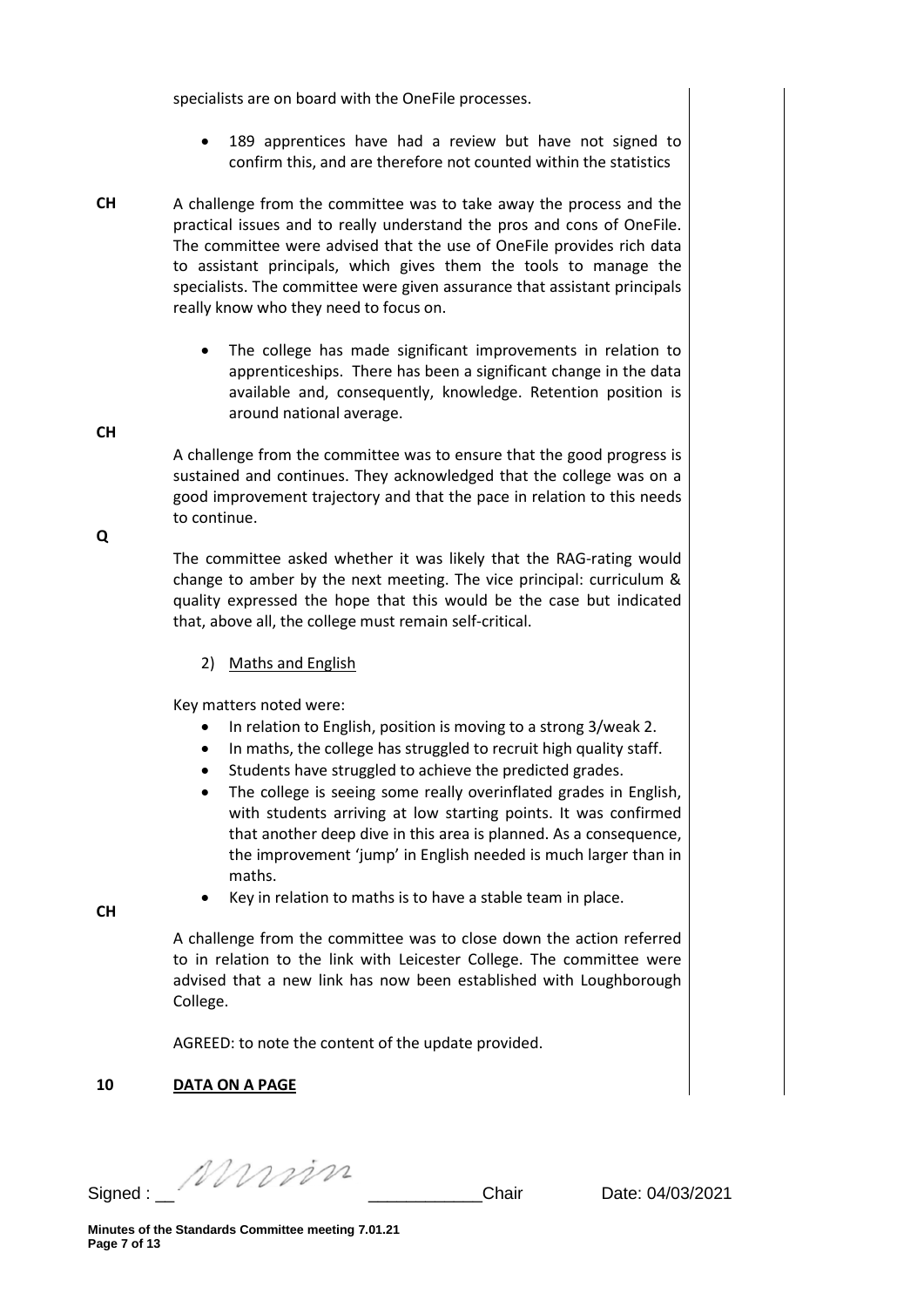| <b>CH</b>         | Challenge again from the committee was to focus in on the red RAG-<br>rated areas. Key matters brought to the committee's attention were:<br>In relation to apprenticeship provision, the retention rate for<br>٠<br>subcontractors has dipped; however, this is mainly down to one<br>contractor delivering beauty provision. They did not re-engage<br>the number of learners envisaged and some learners were rolled<br>over. It was confirmed that the rollover decision was in<br>agreement with the college. The position is that 18 learners were<br>not retained. The committee were given assurance that the<br>position has been reviewed on a learner-by-learner basis and the<br>college is satisfied that the withdrawals were unavoidable.<br>Attendance and retention for apprenticeship provision has<br>٠<br>declined; however, it was explained that there are no underlying<br>issues and these relate to COVID. The committee was given<br>assurance that robust data monitoring takes place. |        |               |
|-------------------|-------------------------------------------------------------------------------------------------------------------------------------------------------------------------------------------------------------------------------------------------------------------------------------------------------------------------------------------------------------------------------------------------------------------------------------------------------------------------------------------------------------------------------------------------------------------------------------------------------------------------------------------------------------------------------------------------------------------------------------------------------------------------------------------------------------------------------------------------------------------------------------------------------------------------------------------------------------------------------------------------------------------|--------|---------------|
| Q/CH<br><b>CH</b> | The committee made an observation regarding the number of reviews<br>undertaken and questioned why this was green, given previous<br>discussions. The committee were advised that the RAG-rating compares<br>with the previous report and, whilst the position is still not good enough,<br>it is improved on the prior report. The committee indicated that for<br>future updates they would need to see a key to the RAG-rating system.                                                                                                                                                                                                                                                                                                                                                                                                                                                                                                                                                                         | AP Q&S | March<br>2021 |
|                   | 1)<br>High needs retention - Key matters noted were:<br>The position has dropped slightly but is still very good.<br>In terms of progress, students will be able to catch up but the<br>٠<br>college will need to monitor the impact of online learning.                                                                                                                                                                                                                                                                                                                                                                                                                                                                                                                                                                                                                                                                                                                                                          |        |               |
| Q                 | The committee asked for a further update on the 20% off the job<br>position. The committee were advised that the college is currently at<br>19%, with some learners who are under or over the 20%. This was<br>described as an improving picture. It was explained that, whilst<br>apprentices have been furloughed or working online, there has been a<br>need to focus on the theory. Core knowledge has been a focus, which<br>does impact upon progress as this cannot be evidenced until the college<br>is able to measure the skills in practicals. Because of COVID, the college is<br>unable to obtain summative assessments. All agreed that preparation for<br>the assessments needs to be a key focus so that they can be quickly<br>completed once the country comes out of lockdown.<br>2) Deep dives                                                                                                                                                                                                |        |               |
|                   | The committee acknowledged that there was a detailed report later on<br>the agenda but, as an overview, were advised that three classroom-<br>based deep dives have taken place so far: two have been graded a 3 and<br>one a 2. The committee were advised that lots of green shoots are<br>evident, particularly in relation to public services which last year was at a<br>4 and is now a really strong 3. There is confidence that a number of areas                                                                                                                                                                                                                                                                                                                                                                                                                                                                                                                                                          |        |               |

4 and is now a really strong 3. There is confidence that a number of areas

Signed : \_\_ \_\_\_\_\_\_\_\_\_\_\_\_Chair Date: 04/03/2021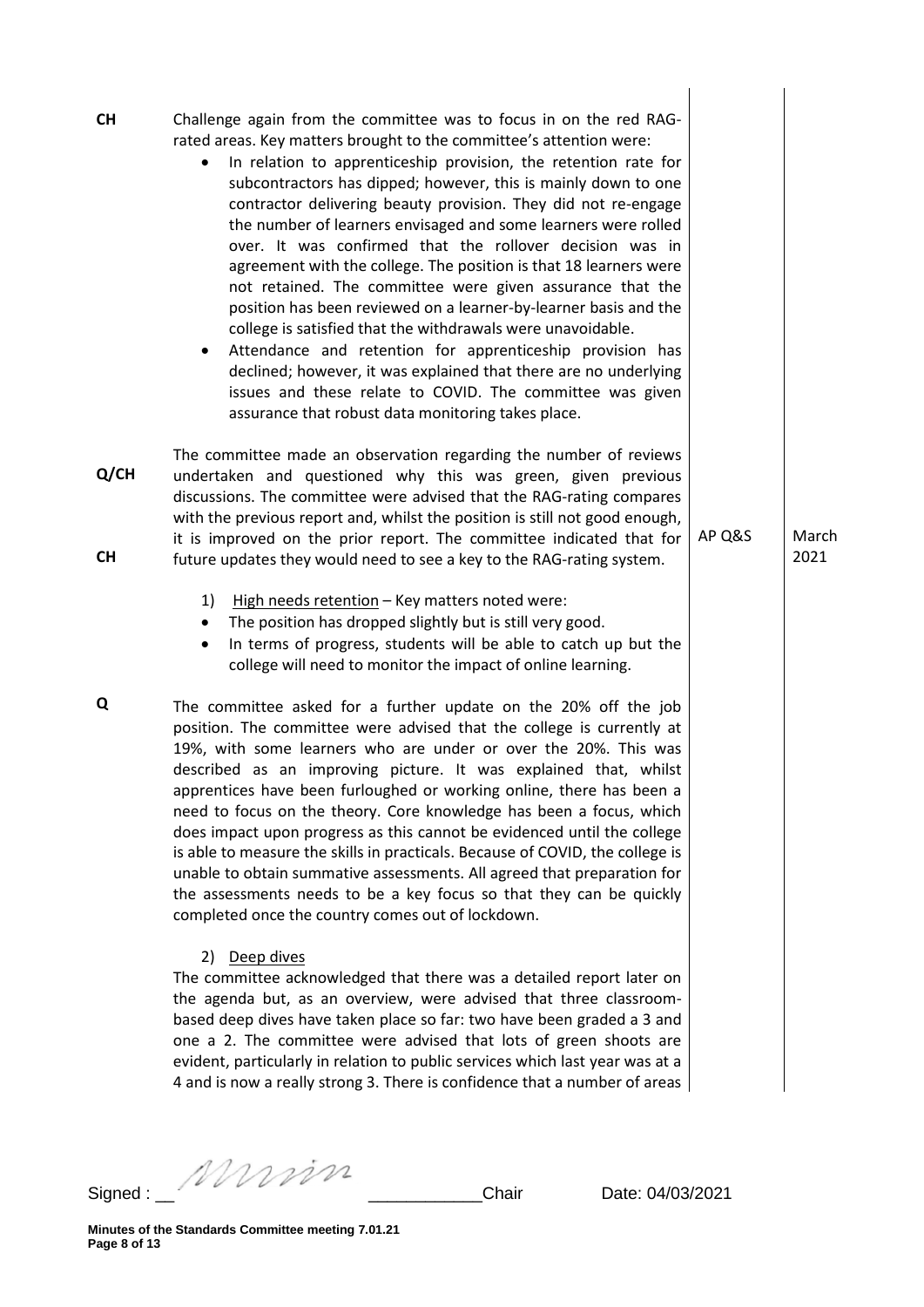can move on very quickly. In relation to performing arts, it was explained that, again, there are some really good signs of improvement and it could easily move from a 3 to a 2. Staff are all very engaged and are producing a real team effort.

The committee then considered apprenticeships in computer science and it was explained that, whilst teaching and learning is really good, the issue is more to do with the wraparound, e.g. tutorials, employer engagement, etc. Practical skills development is very good.

There have also been two college-wide deep dives: the first in ALS, where there was really good practice seen, and the second in technical qualifications in all areas. What the college needs to do now is ensure long-term memory is embedded ready for exams.

AGREED: to note the content of the update provided.

### **11 DIRECT DELIVERY REPORT**

The detailed report was noted and key aspects drawn out were:

- The early summer start for learners.
- Catch-up intervention in place, with eighteen catch-up coaches employed.
- Autumn term delivery was on a 50/50 model and adult education continued where it could.
- There have been 96 cases of self-isolation with 35 'close downs' required.
- Coordinating everything has been a real challenge but the college was able to sow the seeds for this period.
- Work experience is a real challenge with low numbers nationally. The college is having to be creative to work around this.
- More focus needs to be on progression and outcomes. There are plans for between 18 and 23 learning companies, which is a great achievement. This has been really embraced as an initiative and is something for the college to be proud of.

The committee raised the matter of Ofsted preparation and asked whether this was still ongoing. It was confirmed that it is but that the college wants to ensure a proportionate focus which involves updating the position statements. The vice principal confirmed that the college knows the areas that have moved against the 19/20 SAR and expressed the view that it is important to be honest so that the college can maintain focus on the improvements required.

The committee made the observation that it was very likely that there would be a large role for Ofsted to inspect online provision and remote learning. The college was described as quietly confident in relation to this.

Signed : \_\_ \_\_\_\_\_\_\_\_\_\_\_\_Chair Date: 04/03/2021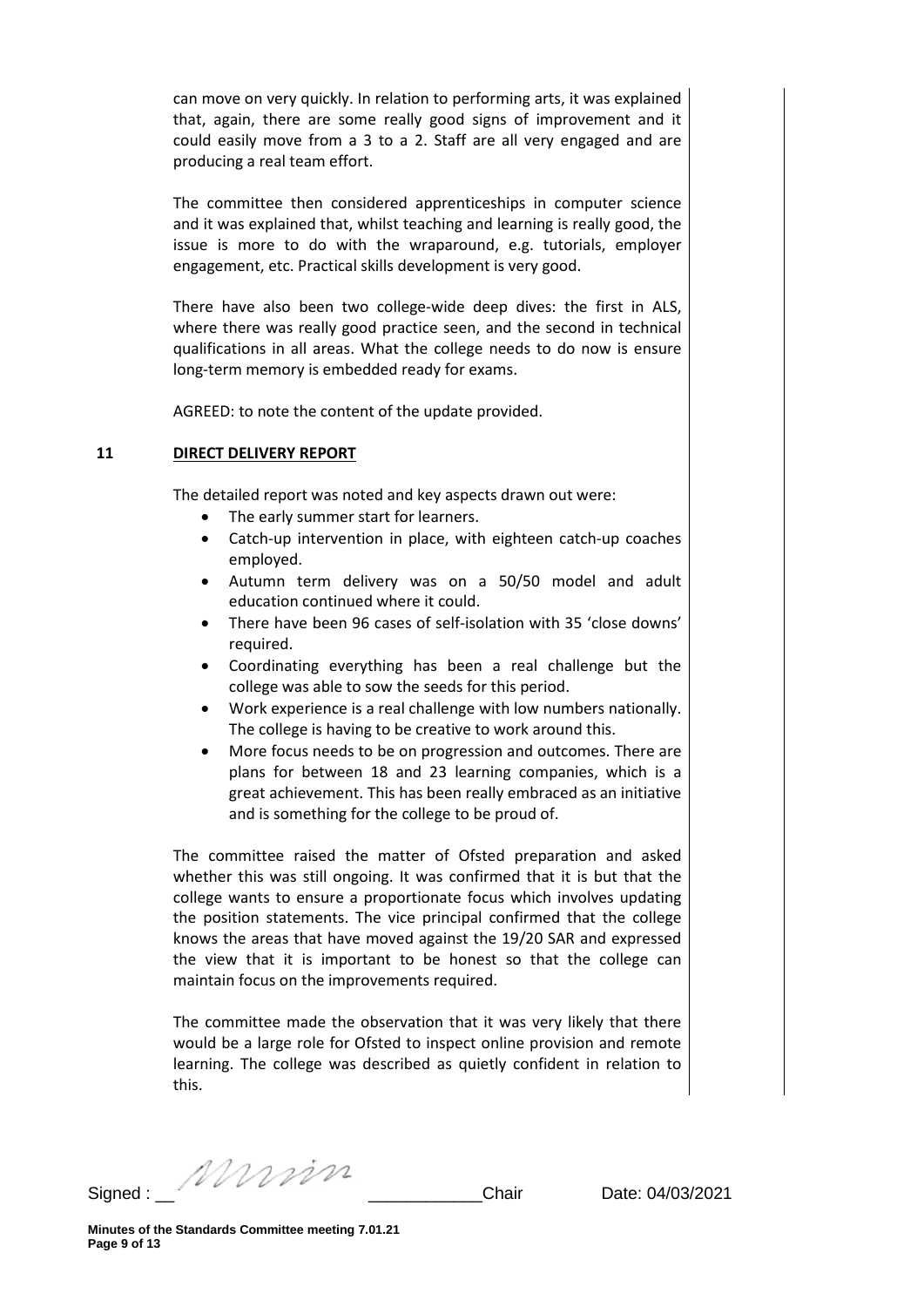#### **12 APPRENTICESHIP REPORT**

Key matters picked out of the detailed report were:

- Retention is still strong at 83.9%.
- Staff are working hard to prepare for assessments.
- OneFile is not improving quickly enough, but it is improving. There is a need to accelerate this through the working groups.
- Staff are sharing good practice.
- One to one support is available.
- Comprehensive training is provided and continues to be available.
- There is a need to ensure that specialists can access the systems without disturbing learning.
- Report provided includes the OneFile action plan.
- Data reports are very detailed, which allows assistant principals to really know where to focus by area or individual.
- The college hopes to see even more improvements in these areas of provision.
- The issue with OneFile is consistency; however, the college is using all of the system functions, which is better than other organisations.
- EPA achievement rates are a real piece of tangible evidence of knowledge and achievements.
- 27% of all apprentices secured enhanced roles or promotion. All agreed that this would provide great case studies. It was confirmed that this is across all subject areas which is really impressive.

AGREED: to note the content of the report provided.

### **13 TLTA REPORT 2020/21**

Key matters noted were:

- Deep dives will now be undertaken online and the plan for the year has been reviewed based upon risk.
- Assistant principal: quality & standards is invited to each deep dive feedback session, and it is evident that staff are really committed to improve. This is perceived to be a very positive process/experience with real staff ownership.
- 12 principles are covered through the reviews and support is offered to everyone. The approach taken is differentiated, e.g. new teachers will need more. Deep dives include discussions regarding priorities and/or barriers.
- The college is undertaking a review of Microsoft Teams and creating a plan for improving digital technology.
- The October CPD event was fantastic. Attendance was really good with positive feedback from staff. The college intends to

Signed : \_\_ \_\_\_\_\_\_\_\_\_\_\_\_Chair Date: 04/03/2021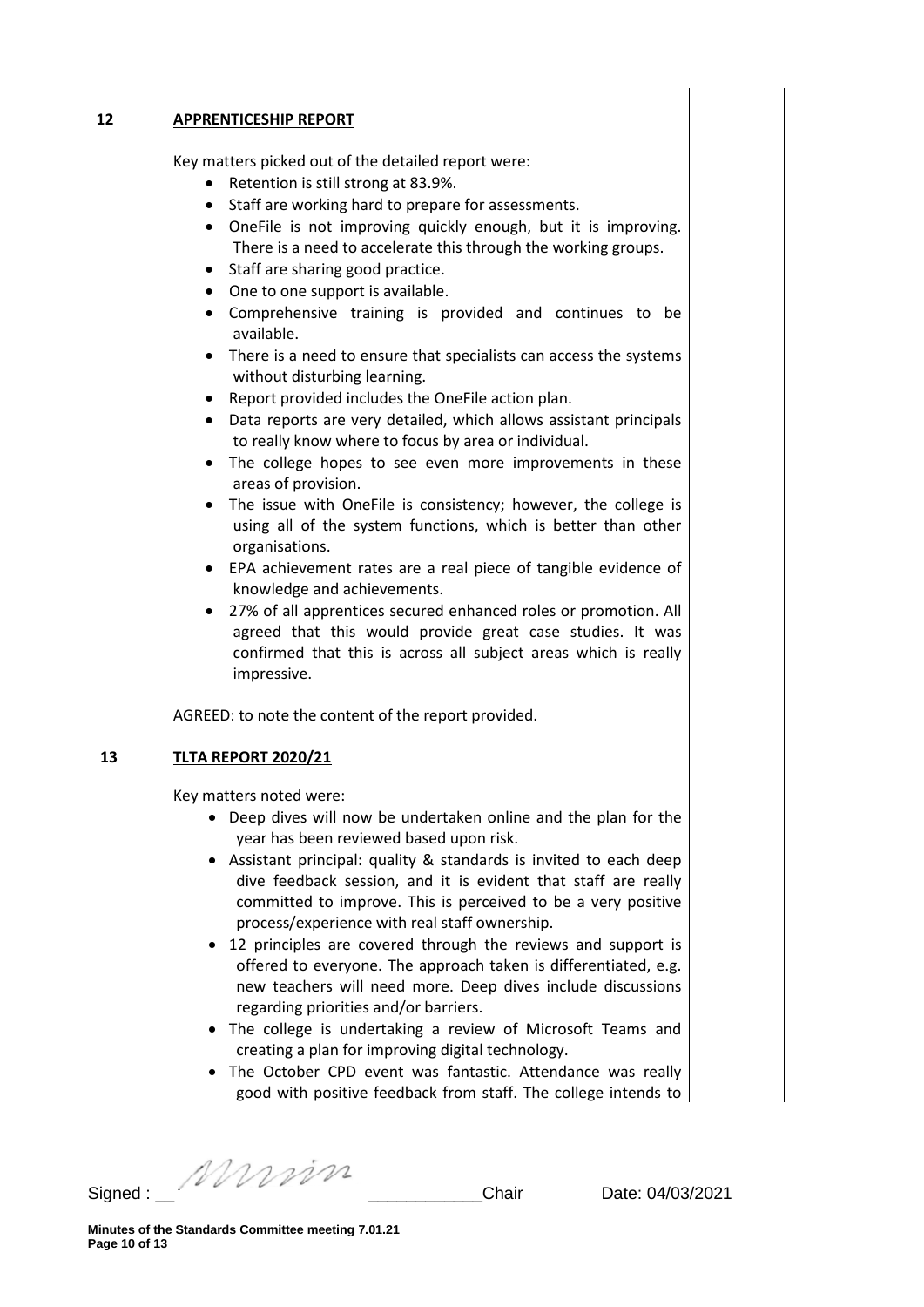| use this model again for the February CPD day.<br>• Maths and English staff are engaging really well in training<br>triangles.<br>• The college is really well-placed in terms of support for teaching<br>and learning.<br>• There has been a real culture change.                                                                                                                                                                                                                                                                                       |                 |                            |
|----------------------------------------------------------------------------------------------------------------------------------------------------------------------------------------------------------------------------------------------------------------------------------------------------------------------------------------------------------------------------------------------------------------------------------------------------------------------------------------------------------------------------------------------------------|-----------------|----------------------------|
| A question and challenge from the committee was whether or not it is<br>possible to capture staff voice on this. In the next survey, it was<br>confirmed that it is and that the intention is also to specifically survey on<br>deep dives. One question on the survey will be to ask what the<br>preference is between deep dives and observations. It was confirmed<br>that a report on this would be provided to the next meeting. It was also<br>agreed that the '12 principles' document/summary would be made<br>available to governors.           | APC&Q<br>AP C&Q | March<br>2021<br>Jan. 2021 |
| <b>SUBCONTRACTORS REPORT</b>                                                                                                                                                                                                                                                                                                                                                                                                                                                                                                                             |                 |                            |
| The committee were advised that college staff have met with all<br>subcontractors this week and have reviewed activity, plans and<br>intentions for the future, etc., given the new lockdown. It was confirmed<br>that meetings with subcontractors this year are more regular than ever<br>before because of the unusual circumstances.                                                                                                                                                                                                                 |                 |                            |
| AGREED: to note the content of the update provided.                                                                                                                                                                                                                                                                                                                                                                                                                                                                                                      |                 |                            |
| <b>RISK REPORT</b>                                                                                                                                                                                                                                                                                                                                                                                                                                                                                                                                       |                 |                            |
| The committee were happy to note the content of the report provided<br>and asked for an update on student voice. It was confirmed that:<br>Induction survey results were very, very positive.<br>٠<br>Student voice is referenced on page 3 of the QIAP.<br>٠<br>The college clearly knows its strengths and also where it is not as<br>٠<br>strong, the latter including reflections on GCSE Maths and<br>radicalisation.<br>Rate Your Course initiative now in place with 338 students<br>٠<br>providing feedback. Overall position was very positive. |                 |                            |
| The committee all agreed that student voice is critical to the college's<br>success.                                                                                                                                                                                                                                                                                                                                                                                                                                                                     |                 |                            |
| The committee discussed the deep dive process and the impact that it<br>has had on risks. The committee were advised that the processes involve<br>lots of staff and that this gives them great insight into the EIF and the<br>expectations/demands. This has proved to be empowering. Culturally,<br>the college is moving to really strong ownership, and some detail in<br>relation to this is provided in section 6 of the QIAP. There were over 400<br>staff involved in the SAR process, all of which helps to mitigate risks.                    |                 |                            |
|                                                                                                                                                                                                                                                                                                                                                                                                                                                                                                                                                          |                 |                            |

Signed : \_\_ \_\_\_\_\_\_\_\_\_\_\_\_Chair Date: 04/03/2021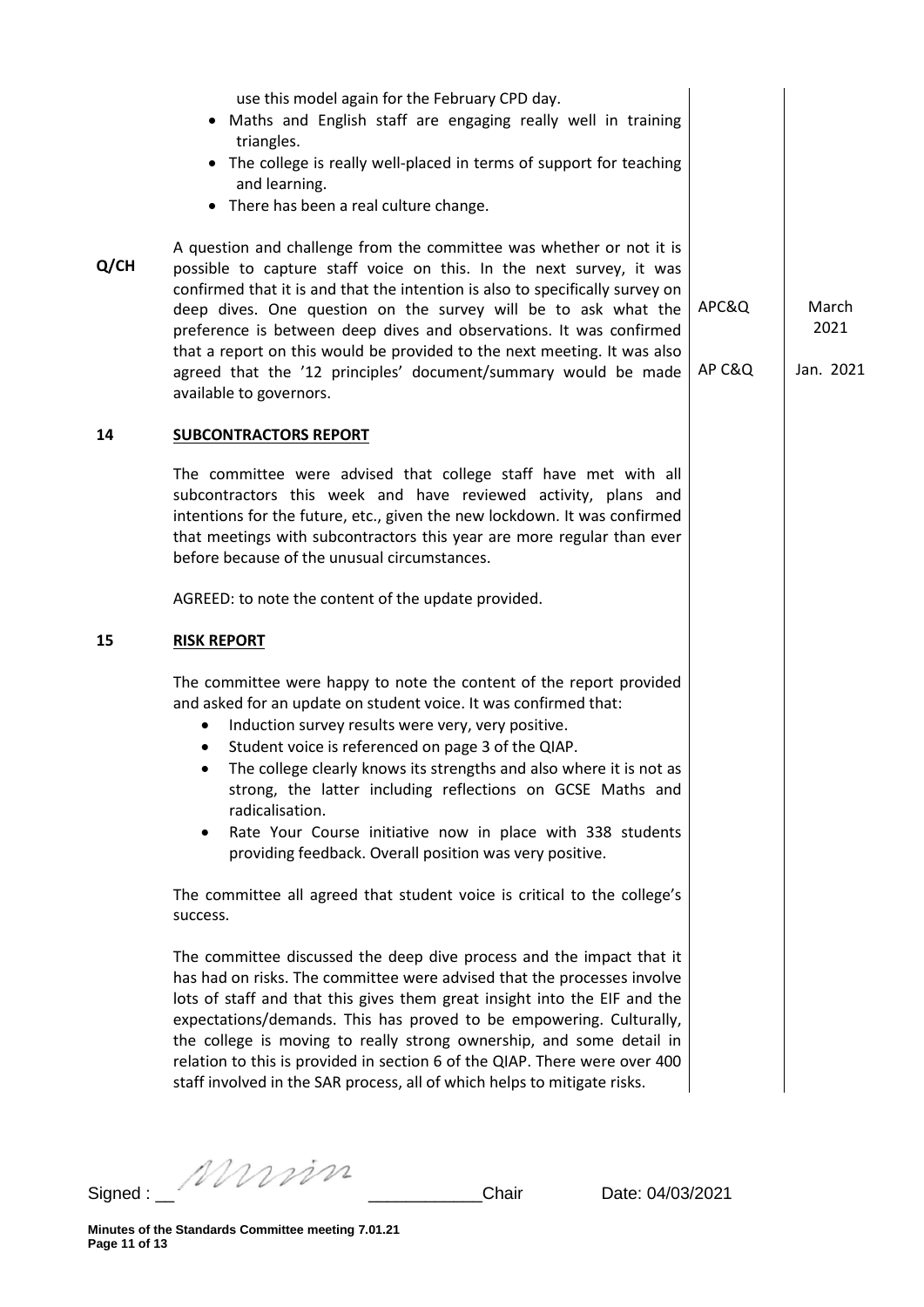AGREED: to note the content of the update provided.

#### **16 CEIAG UPDATE**

The vice principal introduced her report and confirmed that there have been some changes to operating arrangements. In March 2020, the college cancelled all work placements, but it has not done that for this lockdown and there are a few students still out on placements. The college is having to be really quite inventive, including virtual projects.

AGREED: to note the content of the update provided.

#### **17 SAFEGUARDING, PREVENT AND E&D**

The vice principal introduced this item and also provided a copy of the updated annex to the Safeguarding Policy, which requires a review and approval before uploading to the college website. She explained that this reflects the lockdown position. Yellow highlights reflect the change in operating arrangements since March 2020. She confirmed that the college will roll out asymptomatic COVID testing now, with 25 individuals taking part in a pilot earlier in the day – all tested negative. The committee all agreed that the update appeared entirely appropriate and confirmed that they were happy to endorse so that it could be circulated immediately. It was agreed that it would be presented to the board at the next meeting for formal ratification.

In terms of the detailed report provided, key matters noted were:

- The numbers are slightly down and this is likely to be because of the 50/50 timetable; however, there has been no significant reduction in the number of external referrals.
- Some of the college's LAC learners have been involved in rewriting the local authority strategy. They have made a real difference and were an integral part of putting together a consultation process across the area. Feedback from the local authority is very positive.
- In relation to the student who was injured as a result of the train accident, she has made a great recovery and has moved to rehab. She has asked the college for work, which has been sent, and there is the possibility that she may return to college.
- One LAC student has recently been taken seriously ill and the prognosis is not very good. It is unlikely that she will return to college but the college is keeping the door open for her.
- The college is getting involved in a pilot regarding violence reduction.
- In relation to CAMHS, there are six-weekly catch-ups in place with the involvement of adult mental health services.

AGREED: to

Signed : \_\_ \_\_\_\_\_\_\_\_\_\_\_\_Chair Date: 04/03/2021